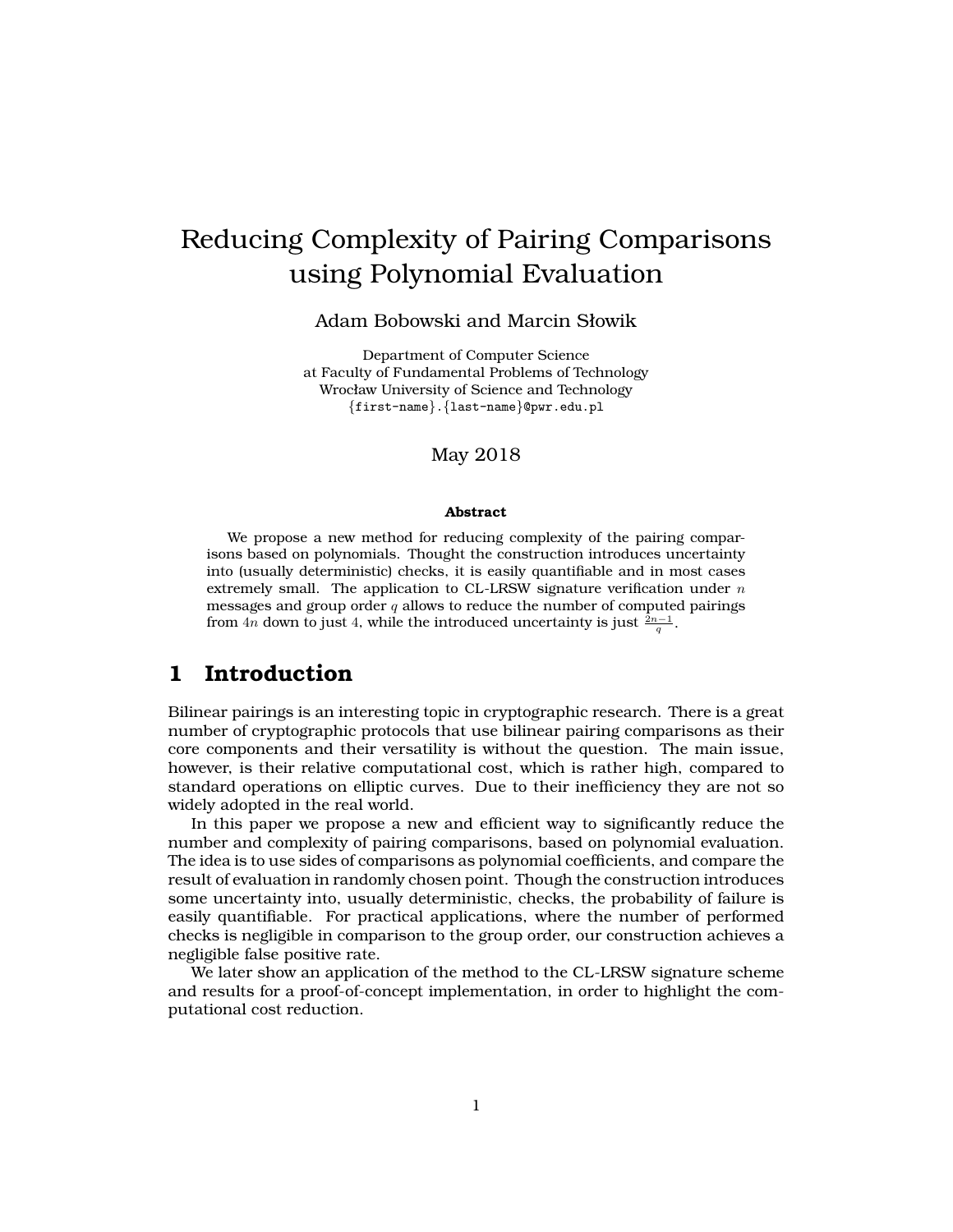#### **1.1 Preliminaries**

**Definition (Real/False Positive/Negative)** *In this paper, we introduce randomness and uncertainty to, usually deterministic, checks. The uncertainty is quantified by probability of certain events. However, given that our guarantees are dependent on the* values to be checked *to be correct or incorrect, we cannot simply declare one, universal value.*

*To quantify the quality of our proposal, we measure the chance of a* false-positive *and* false-negative *event. There are two additional, complimentary events, that can be defined using the aforementioned values:* real-positive *and* real-negative*.*

*In cryptography,* false-positive *is usually associated with* soundness *property (what is the chance that someone without proper input can simulate the protocol), whilst* real-positive *is usually associated with* completeness *property (what is the chance that given proper inputs, the protocol succeeds).*

*Let* A *denote the output of our algorithm, and let* O *denote an output of an "ideal" algorithm. In cases presented in this paper, the "ideal" algorithm corresponds to a routine comparison on value-by-value basis.*

*Output* 1 *means "verification passed" and* 0 *means "verification failed".*

 $Pr[false\text{-}positive] = Pr[1 \leftarrow A|0 \leftarrow \mathcal{O}]$ Pr[false-negative] =  $Pr[0 \leftarrow A | 1 \leftarrow \mathcal{O}]$  $Pr[real-positive] = Pr[1 \leftarrow A|1 \leftarrow O]$  $Pr[real-negative] = Pr[0 \leftarrow A|0 \leftarrow O]$ 

Note that

 $Pr[real-positive] = 1 - Pr[false-negative]$  $Pr[real-negative] = 1 - Pr[false-positive].$ 

**Definition (Bilinear Maps (Pairings))** *Let*  $\mathbb{G}_1$  *and*  $\mathbb{G}_2$  *be two (additive in notation) groups, containing subgroups of prime order* q*. We say that* e *is a bilinear map, if there exist another (multiplicative in notation) cyclic group*  $\mathbb{G}_T$  *of order* q, and a pairing *function*  $e : \mathbb{G}_1 \times \mathbb{G}_2 \to \mathbb{G}_T$  *such that:* 

1. (Bilinear) For all quadruples of elements  $(A, B, C, D) \in \mathbb{G}_1^2 \times \mathbb{G}_2^2$ , the function is *bilinear, that is:*

$$
e(A+B,C+D) = e(A,C) \cdot e(A,D) \cdot e(B,C) \cdot e(B,D).
$$

- *2. (Non-degenerate)* There exist a pair of inputs  $P \in \mathbb{G}_1, Q \in \mathbb{G}_2$ , that creates a *non-trivial solution, that is*  $e(P,Q) \neq 1$ *, where* 1 *is the identity of*  $\mathbb{G}_T$ *.*
- *3. (Efficient) There exists an efficient algorithm for computing* e*.*

### **2 Efficient comparison via polynomial evaluation**

Let us first consider a generic case of comparing pairwise multiple pairs of elements of cyclic groups. Assume that, for some reason, the comparison itself is expensive, e.g. elements are located at remote hosts, or are coset representatives and have to be normalized.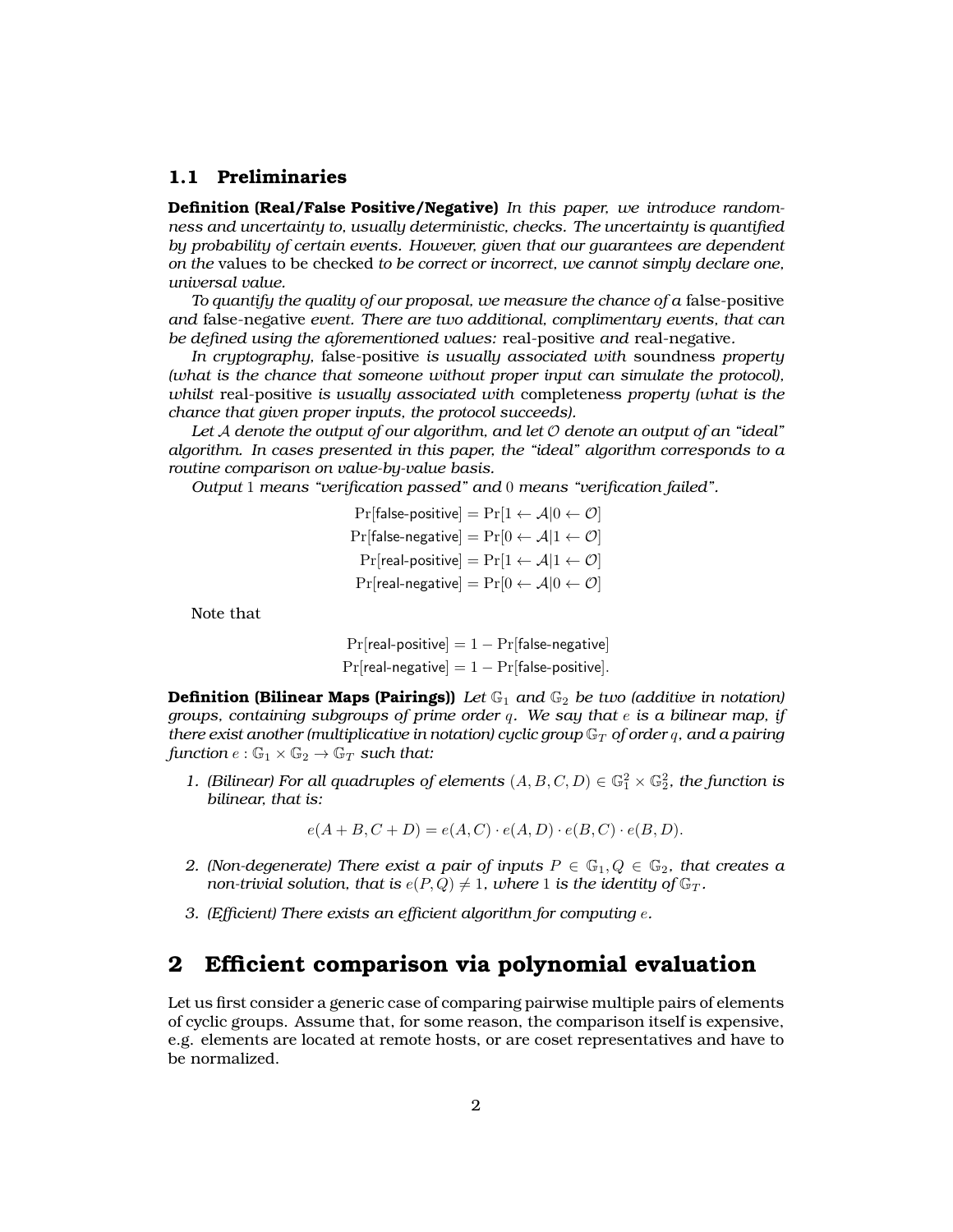**Theorem 1** *Let* G *be a cyclic group of order* q *and let* g *be its generator. Given a series of n pairs*  $(L_i, R_i) \in \mathbb{G}^2$ , a sequential comparison

$$
L_i \stackrel{?}{=} R_i \quad \forall i \in \{0, \dots n-1\}
$$

*is roughly equivalent to*

$$
\prod_{i=0}^{n-1} L_i^{x^i} \stackrel{?}{=} \prod_{i=0}^{n-1} R_i^{x^i}
$$

*for*  $x \in \mathbb{Z}_q$  *chosen uniformly at random, up to a probability of false positive not greater than*  $\frac{n-1}{q}$ .

**Proof** *Since* G *is cyclic, each element* L<sup>i</sup> *and* R<sup>i</sup> *can be represented as a power of the generator* g*, that is:*

$$
L_i = g^{\mu_i} \qquad R_i = g^{\nu_i}.
$$

*Therefore, for each*  $i \in \{0, \ldots n-1\}$ *:* 

$$
L_i = R_i \Longleftrightarrow \mu_i \equiv \nu_i \mod q.
$$

*Consider the following polynomials,*  $\mu(X)$  *and*  $\nu(X)$ *:* 

$$
\mu(X) = \sum_{i=0}^{n-1} \mu_i X^i \qquad \nu(X) = \sum_{i=0}^{n-1} \nu_i X^i
$$

*We know that if for some* x

$$
\mu(x) = \nu(x)
$$

$$
\mu(x) - \nu(x) = 0
$$

$$
(\mu - \nu)(x) = 0,
$$

*then*  $x$  is either a solution to a non-trivial polynomial  $(\mu - \nu)(X) = \sum_{i=0}^{n-1} (\mu_i - \nu_i)(X),$ *or all coefficients*  $\mu_i = \nu_i$ *. We know that a polynomial of degree*  $n - 1$  *has at most* n − 1 *solutions. Thus, for* x *chosen uniformly at random, the probability of (blindly) finding a solution of the polynomial is bounded by:*

$$
Pr[(\alpha - \beta)(x) = 0 \land \alpha(X) \neq \beta(X)] \leq \frac{n-1}{q}.
$$

*We can write:*

$$
g^{\mu(x)} = g^{\sum_{i=0}^{n-1} \mu_i x^i}
$$
  
= 
$$
\prod_{i=0}^{n-1} L_i^{x^i}
$$
  

$$
g^{\nu(x)} = g^{\sum_{i=0}^{n-1} \nu_i x^i}
$$
  
= 
$$
\prod_{i=0}^{n-1} R_i^{x^i}
$$

*Therefore, instead of comparing the equalities for a sequence of value pairs, we can compare the products*

$$
\prod_{i=0}^{n-1} L_i^{x^i} \stackrel{?}{=} \prod_{i=0}^{n-1} R_i^{x^i}
$$

*for a uniformly chosen value* x*. If the sequences are identical, the result is correct, thus*  $Pr[false-negative] = 0$ *. In case of inequalities, we obtain the incorrect result with*  $\textit{probability} \ \mathrm{Pr}[\textit{false-positive}] \leq \frac{n-1}{q}$ *.*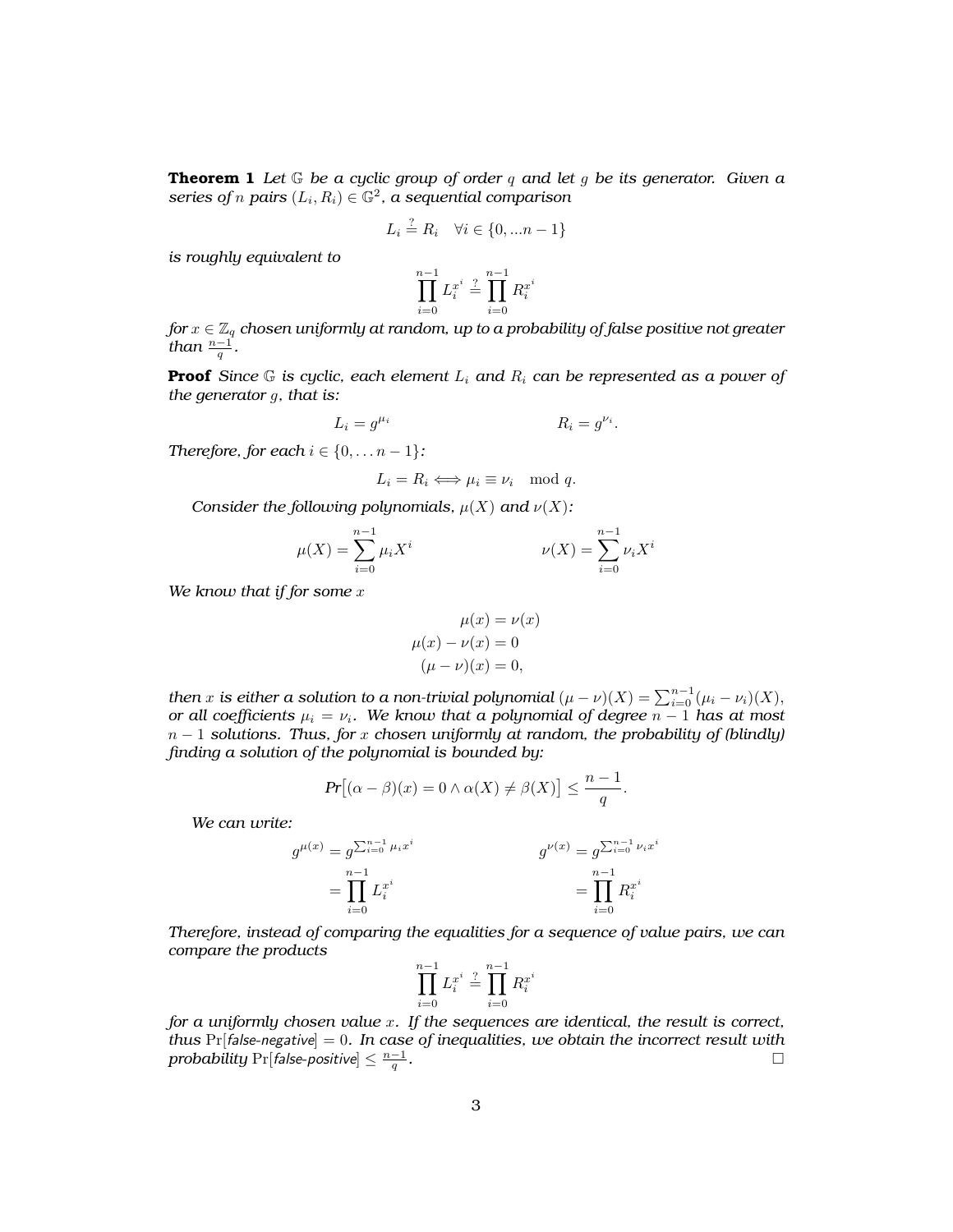In this paper, we restrict the case to cyclic groups of prime order  $q$ , because of the natural isomorphism between them and  $\mathbb{F}_q$ . The construction works in many other cases, as long as a similar isomorphism (not necessarily efficiently computable) to a ring can be found.

Note that this construction works for all cases of cyclic groups, regardless of any hardness assumptions. The false positive rate is purely statistical and depends on uniform selection of the challenge  $x$ . There are no external parties, no adversaries, etc.

### **3 Application to Bilinear Maps**

The same principle can be applied to bilinear maps, with additional advantages.

**Theorem 2** Assume  $\mathbb{G}_1$  and  $\mathbb{G}_2$  are pairing preimage groups, and  $\mathbb{G}_T$  is a pairing *target group with order* q*. Given a series of* n *quadruples*

$$
(A_i, B_i, C_i, D_i) \in \mathbb{G}_1^2 \times \mathbb{G}_2^2,
$$

*a sequential comparisons of bilinear maps*

$$
e(A_i, C_i) \stackrel{?}{=} e(B_i, D_i) \quad \forall i \in \{0, \dots n-1\}
$$

where each  $A_i, C_i \in \mathbb{G}_1$  and  $B_i, D_i \in \mathbb{G}_2$ , for  $x \in \mathbb{Z}_q$  chosen uniformly at random, *yields the same output as*

$$
\prod_{i=0}^{n-1} e(A_i, C_i)^{x^i} \stackrel{?}{=} \prod_{i=0}^{n-1} e(B_i, D_i)^x
$$

i

*with* Pr[false-negative] = 0 and Pr[false-positive]  $\leq \frac{n-1}{q}$ .

**Proof** Let us denote  $L_i = e(A_i, C_i)$  and  $R_i = e(B_i, D_i)$ . Given that both  $L_i$  and  $R_i$  are *elements of a cyclic group*  $\mathbb{G}_T$ *, Theorem 1 holds.* 

**Corollary 1** *Using bilinear properties, Theorem 2 can be used to reduce the number of pairing function computations, if there are common elements between the input*  $quadruples (A_i, B_i, C_i, D_i) \in \mathbb{G}_1^2 \times \mathbb{G}_2^2.$ 

**Example**  $\,$  *Consider a series of n checks of a form*  $e(G, A_i) \stackrel{?}{=} e(H, B_i)$  *for*  $i \in \{0, ... n - k\}$ 1}*. Using Theorem 2, the series can be replaced with a single check:*

$$
\prod_{i=0}^{n-1} e(G, A_i)^{x^i} \stackrel{?}{=} \prod_{i=0}^{n-1} e(H, B_i)^{x^i}
$$

*However, using bilinear property of* e*, this can be rewritten, without loss of generality, as:*

$$
\prod_{i=0}^{n-1} e(G, [x^i]A_i) \stackrel{?}{=} \prod_{i=0}^{n-1} e(H, [x^i]B_i)
$$

$$
e\left(G, \sum_{i=0}^{n-1} [x^i]A_i\right) \stackrel{?}{=} e\left(H, \sum_{i=0}^{n-1} [x^i]B_i\right)
$$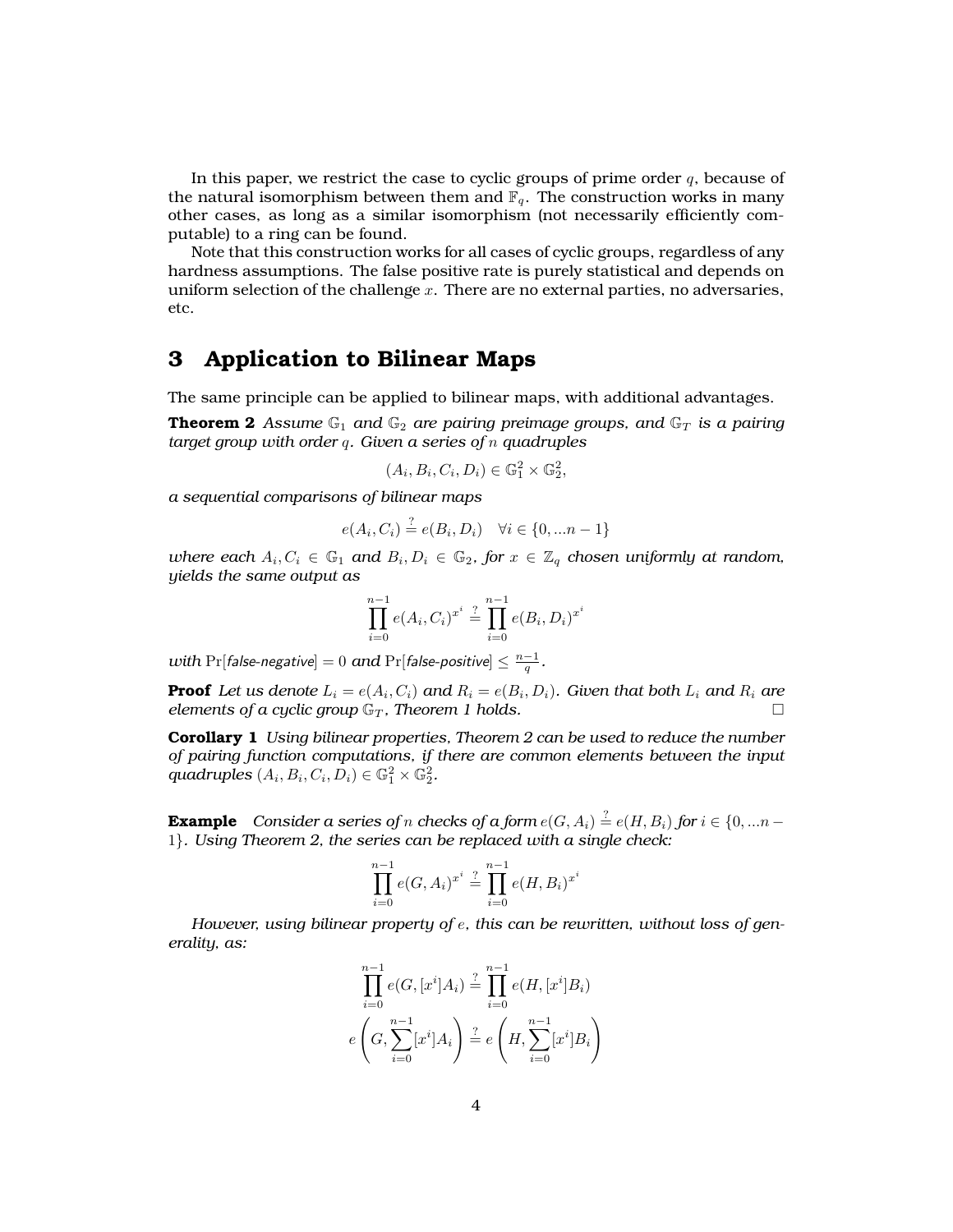*This procedure reduced the total number of* e *calls from* 2n *to* 2*.*

Note that there are no assumptions on  $\mathbb{G}_1$  or  $\mathbb{G}_2$  being cyclic, or having any other properties, apart from being preimage groups for a non-degenerate bilinear pairing.

# **4 Application to CL-LRSW Signatures**

While the technique has numerous applications, we only present a few of them. Notably, the reduction can be used to simplify verification of the CL-LRSW [CL04] signatures by a significant factor. Using the technique, we reduced number of expensive pairing operations from  $4l+4$  down to 4, on the cost of  $4l+2$  (much cheaper)  $\mathbb{G}_1/\mathbb{G}_2$  scalar multiplications and extremely small probability of false-positive outcome.

**Corollary 2 (CL-LRSW Reduction)** Let  $\sigma = (A_0, \ldots, A_l, B_0, \ldots, B_l, C)$  be a CL-LRSW signature (Scheme C) under  $l + 1$  messages  $m_i$  and let  $pk = (X^{(2)}, Y^{(2)}, Z^{(2)}_1, \ldots, Z^{(2)}_l)$ *be a valid CL-LRSW public key (where the index* (2) *indicates the element belongs to* G2*). Standard sequential verification can be reduced to just* 4 *pairing operations, on the cost of*  $4l + 2 \tilde{\mathbb{G}}_1/\mathbb{G}_2$  *scalar multiplications and*  $\Pr[\text{false-positive}] = \frac{2l+1}{q}$ .

#### StdVerify*:*

- 1:  $e(C, G_2) \stackrel{?}{=} e(A_0, X^{(2)}) \cdot \prod_{i=0}^l e([m_i]B_i, X^{(2)})$
- 2:  $e(A_0, Z_i^{(2)}) \stackrel{?}{=} e(A_i, G_2) \quad \forall i \in \{1, \dots l\}$
- $3: e(A_i, Y^{(2)}) \stackrel{?}{=} e(B_i, G_2) \quad \forall i \in \{0, \dots l\}$

PolyVerify*:*

*1* :  $x \leftarrow \mathbb{Z}_q$ 2:  $L = e(C + \sum_{i=1}^{l} [x^{i}]A_i + \sum_{i=0}^{l} [x^{l+i+1}]B_i, G_2)$ 3:  $R = e(A_0 + \sum_{i=0}^{l} [m_i]B_i, X^{(2)}) \cdot e(A_0, \sum_{i=1}^{l} [x^i]Z_i^{(2)}) \cdot e(\sum_{i=0}^{l} [x^{l+i+1}]A_i, Y^{(2)})$ 4:  $L \stackrel{?}{=} R$ 

**Proof** *Let us rearrange and label the equations as follows:*

| $L_0 = e(C, G_2)$         | $R_0 = e(A_0 + \sum_{i=0}^{l} [m_i] B_i, X^{(2)})$                |  |  |  |  |
|---------------------------|-------------------------------------------------------------------|--|--|--|--|
| $L_i = e(A_i, G_2)$       | $R_i = e(A_0, Z_i^{(2)}) \quad \forall i \in \{1, \dots l\}$      |  |  |  |  |
| $L_{i+l+1} = e(B_i, G_2)$ | $R_{i+l+1} = e(A_i, Y^{(2)}) \quad \forall i \in \{0, \dots l\}.$ |  |  |  |  |

*From Theorem 2 with*  $n = 2l + 2$ , *it follows that for a standard polynomial verifica*tion, the false positive rate is bounded by Pr $\left[\text{false-positive}\right] \leq \frac{2l+1}{q}$  . In a similar fashion *to Corollary 1, the pairing functions can be folded to obtain more compact form:*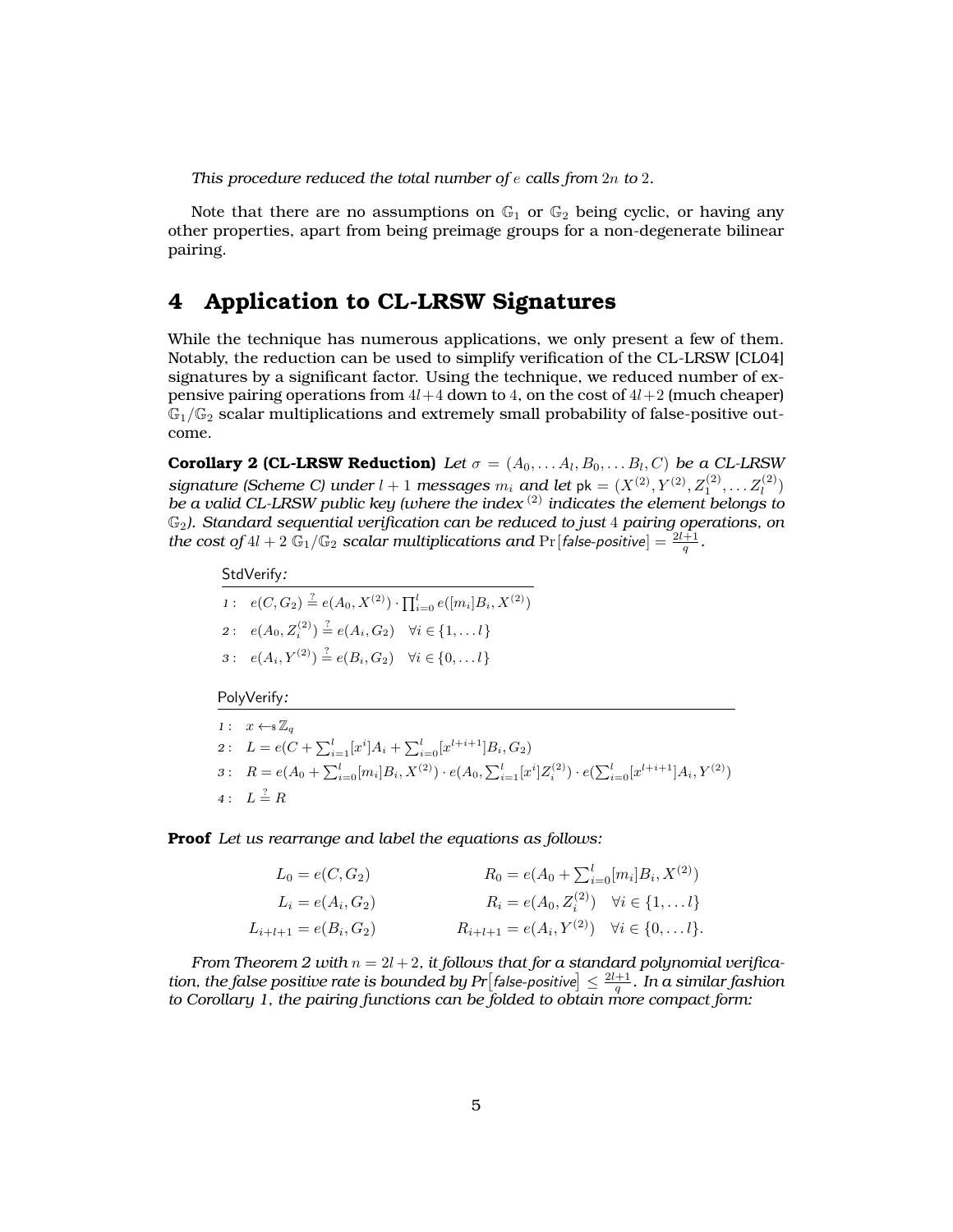$$
\begin{cases}\nL = e(C, G_2)^{x^0} \cdot \prod_{i=1}^l e(A_i, G_2)^{x^i} \cdot \prod_{i=0}^l e(B_i, G_2)^{x^{l+i+1}} \\
R = e(A_0 + \sum_{i=0}^l [m_i]B_i, X^{(2)})^{x^0} \cdot \prod_{i=1}^l e(A_0, Z_i^{(2)})^{x^i} \cdot \prod_{i=0}^l e(A_i, Y^{(2)})^{x^{l+i+1}} \\
L = e(C, G_2) \cdot e(\sum_{i=1}^l [x^i]A_i, G_2) \cdot e(\sum_{i=0}^l [x^{l+i+1}]B_i, G_2) \\
R = e(A_0 + \sum_{i=0}^l [m_i]B_i, X^{(2)}) \cdot e(A_0, \sum_{i=1}^l [x^i]Z_i^{(2)}) \cdot e(\sum_{i=0}^l [x^{l+i+1}]A_i, Y^{(2)}) \\
\begin{cases}\nL = e(C + \sum_{i=1}^l [x^i]A_i + \sum_{i=0}^l [x^{l+i+1}]B_i, G_2) \\
R = e(A_0 + \sum_{i=0}^l [m_i]B_i, X^{(2)}) \cdot e(A_0, \sum_{i=1}^l [x^i]Z_i^{(2)}) \cdot e(\sum_{i=0}^l [x^{l+i+1}]A_i, Y^{(2)})\n\end{cases}\n\end{cases}
$$

*Given that all cases are equivalent,* PolyVerify *also satisfies Theorem 2 with* n =  $2l + 2$ , thus for a simplified polynomial verification, the false positive rate is still *bounded by Pr*[false-positive]  $\leq \frac{2l+1}{q}$ *.*

The same technique works with interactive protocols proving possession of an LRSW signature and its message. Given the compact formulae from [SW17], the checks can be translated nearly 1-to-1.

**Corollary 3 (CL-LRSW ZKP Reduction)** Let  $\sigma' = (\tilde{A}_0, \ldots, \tilde{A}_l, \tilde{B}_0, \ldots, \tilde{B}_l, \tilde{C})$ , T, c, s<sub>r</sub>,  $s_0, \ldots s_l$  *be the inputs to the verification step of the Improved Verification Protocol* from [SW17], and  $\mathsf{pk} = (X^{(2)}, Y^{(2)}, Z^{(2)}_1, \dots Z^{(2)}_l)$  *be a valid CL-LRSW public key.* 

*Standard sequential verification can be reduced to just* 4 *pairing operations. On the cost of*  $4l + 2\ \mathbb{G}_1/\mathbb{G}_2$  *scalar multiplications and*  $\Pr[\mathit{false\text{-}positive}] = \frac{2l+1}{q}.$ 

StdVerify*:*

 $1: e(\widetilde{A}_0, Z_i^{(2)}) \stackrel{?}{=} e(\widetilde{A}_i, G_2) \quad \forall i \in \{1, \dots l\}$ 2:  $e(\widetilde{A}_i, Y^{(2)}) \stackrel{?}{=} e(\widetilde{B}_i, G_2) \quad \forall i \in \{0, \dots l\}$ 3:  $e([c]\tilde{C}, G_2) \stackrel{?}{=} e(T - [s_r]\tilde{A}_0 - \sum_{i=0}^l [s_i]\tilde{B}_i, X^{(2)})$ 

PolyVerify*:*

*1* :  $x \leftarrow \mathcal{Z}_q$ 2:  $L = e([c]\widetilde{C} + \sum_{i=1}^{l} [x^{i}]\widetilde{A}_{i} + \sum_{i=0}^{l} [x^{l+i+1}]\widetilde{B}_{i}, G_2)$ 3:  $R = e(T - [s_r]\widetilde{A}_0 - \sum_{i=0}^l [s_i]\widetilde{B}_i, X^{(2)}) \cdot e(\widetilde{A}_0, \sum_{i=1}^l [x^i]Z_i^{(2)}) \cdot e(\sum_{i=0}^l [x^{l+i+1}]\widetilde{A}_i, Y^{(2)})$ 4:  $L \stackrel{?}{=} R$ 

**Proof** *The corollary is trivial and can be proven identically as Corollary 2.*

### **5 Practical Results**

To verify if the results of proposed modification are in any case practical, we have created a proof-of-concept implementation of CL-LRSW verification using Python library Charm-Crypto. Tests were run on MacBook 12 (2016). We considered multiple scenarios where number of signed messages  $n = l-1$  differs. Average time of verification is presented in the Table 1, and the visualization of the difference on Figure 1.